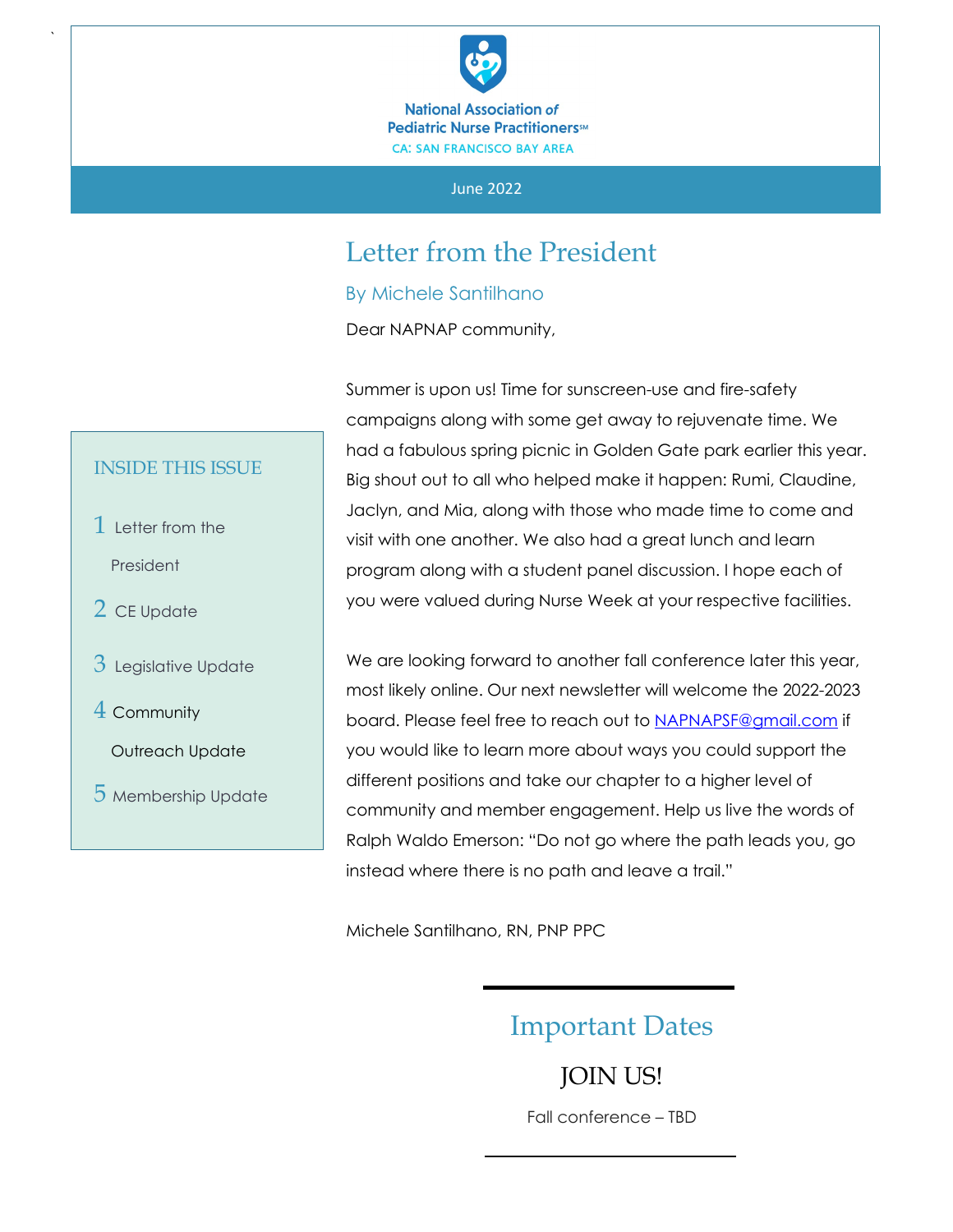## Continuing Education

#### $\mathcal{C}$ By Claudine Cho, KK Dougles, & Summer Hayhurst

We hope everyone enjoyed our spring CE, "Abdominal Pain: Could it be Urological?" with Mala Sivapalasingam, PNP this last month. Stay tuned for our next event, our fall conference. Feel free to reach out to us for questions or suggestions on any future CE topic you would like to learn about. Our website is [www.napnapsf.org](http://www.napnapsf.org/) and email us at [napnapceu@gmail.com.](mailto:napnapceu@gmail.com)

# Legislative Update

### By Onica Kuch and Catie Cable

The San Francisco Bay Area NAPNAP chapter is now working together as a coalition with all of the other California NAPNAP chapters on our legislative efforts. For this year's legislative session (which began in January 2022), we have decided to actively support the following 7 bills:

- SB 871 Public health: immunizations
- SB 866 Minors: vaccine consent
- SB 934 California Childhood Cancer Research Fund Act
- AB 1929 Medi-Cal: violence preventive services
- AB 1810 Pupil health: seizure disorders
- AB 2320 Reproductive health care pilot program
- AB 2329 Pupil health: mobile vision examinations: school sites

As the status of each bill shifts on a regular basis, we encourage our membership to track these bills on the California legislature's website:

[https://leginfo.legislature.ca.gov/faces/home.xthml.](https://leginfo.legislature.ca.gov/faces/home.xthml) Simply enter the bill number and click search. You can read the bill's test, as well as look up its status and see what (if any) revisions have been made.

## Community Outreach Update

### By Mia MacLean Vernic and Jaclyn March

Thank you to all who donated to our winter philanthropy, NARAL CA. NARAL CA is an organization that works to increase access to safe, affordable, and legal reproductive care as well as fighting for paid family leave and combating workplace discrimination against